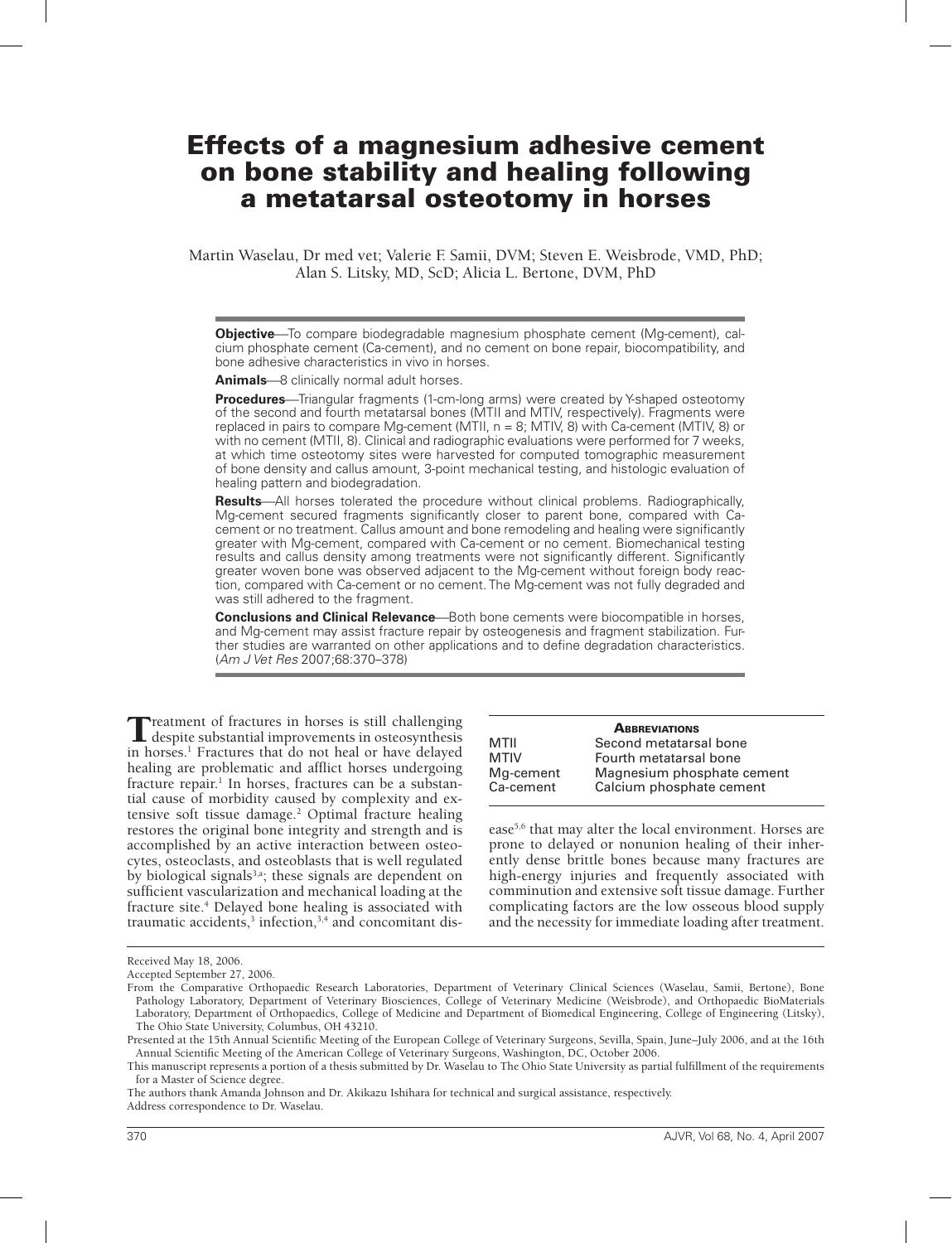Although surgical fracture repair is well established in fracture management, $7-9$  many types of bone injuries exceed the natural capacity for bone healing. Existing repair methods yield imperfect or slow healing in many fractures.

Historically, human and veterinary surgeons used bone grafts exclusively for augmentation of fracture repair, bone replacement, or substantial bone loss in fracture sites.10-14 In human medicine, bone grafting has become the second most common transplantation procedure, with 2.2 million/y worldwide.<sup>15,16</sup> These grafts enhanced bone healing by their osteogenic, osteoinductive, and osteoconductive capacity and provide mechanical support.<sup>17,18</sup> However, donor site morbidity and limited availability<sup>19</sup> initiated the search for appropriate alternatives and led to the development of biocompatible bone fillers and cements.20-31 In the past decade, the clinical application of bone fillers and cements as bone substitutes in trauma and orthopedic surgery became established, and their use has increased exponentially.<sup>32-39</sup> Particularly, calcium phosphate compounds, including tricalcium phosphate,<sup>40,41</sup> tricalcium sulfate,<sup>42,43</sup> and hydroxyapatite, $^{\rm 33,44-48}$  have been intensively investigated over the last few decades. Calcium phosphate and tricalcium sulfate bone fillers and cements are considered to be highly biocompatible,<sup>49</sup> osteoconductive, and biodegradable.<sup>41</sup> Several products in different formulations are commercially available, including blocks, $45$ granules,<sup>45</sup> and self-setting injectable pastes.<sup>27,29,32,34,50-52</sup> Further, injectable calcium-based pastes are currently being investigated as delivery vehicles for proteins into fractures.53 However, their slow absorption rate and nonadhesive qualities do not offer any advantage to bone healing other than to serve as a carrier for other materials that may promote bone formation and to provide a scaffold for bony ingrowth. Biomechanically, available cements have sufficient strength under compression, but are weak under tension.<sup>50,54</sup>

The desire of surgeons for alternatives to simplify the procedures of restoration and avoid follow-up surgeries to remove mechanical devices has resulted in development of a variety of synthetic (epoxide, polyurethane, and cyanoacrylate) and biological (fibrin) bone adhesives.<sup>55,56</sup> Focus is currently placed on the development of adhesives based on peptides,<sup>57</sup> oligo- and polylactates,58,59 and alkylene bis(dilactoyl)-methacrylate.60 However, despite intensive efforts, a clinically applicable bone glue is not available.<sup>53</sup> The application has consistently failed as a result of incompatibility between material and the biological and biomechanical conditions within the body system.<sup>55,56,61</sup>

There is some indication that magnesium-based implants may promote bone formation, and magnesiumbased alloys are being studied as orthopedic biomaterials.62-64,b Use of magnesium as the principal component of a bone filler and cement may also be less prone to other complications associated with a calcium-based biomaterial, such as the activation of clotting.<sup>c</sup> Recently, a magnesium-based biomaterial formulation had an increased adherence to bone, tendon, and stainless-steel implants, compared with similar calcium-based bone fillers or no cement.<sup>c,d</sup>

The purpose of the study reported here was to evaluate a novel biodegradable, magnesium-based injectable bone filler for biocompatibility and effectiveness in promoting bone healing following a metatarsal osteotomy in horses. We hypothesized that direct, in situ delivery of a magnesium-based bone filler, appropriately administered to a surgically created metatarsal fracture, would adhere bone fragments to the parent bone and support healing of the fracture in an accelerated and clinically safe manner.

## Materials and Methods

Animals-Eight clinically normal female adult horses of various breeds (median age, 9.6 years; range, 6 to 17 years) were included in the study. Horses were considered healthy on the basis of physical examination findings and CBC determination and were sound at the walk and trot with no palpable or radiographic abnormalities of the metatarsal bones. Each horse was housed in an individual box stall  $(5.7 \times 5.7 \text{ m})$  5 days prior to surgery until termination of the study at 7 weeks. The institutional laboratory animal care and use committee approved the study protocol.

**Experimental design and procedure—Horses (n)** = 8), hind limbs (2 limbs/horse), and MTII or MTIV (4 metatarsal bones/horse) were assigned in a nested paired design to receive Y-shaped osteotomies in which triangular fragments with 1-cm-long arms were created for a total of 32 metatarsal bones **(Figure 1)**. One MTII and MTIV of each horse (16 total metatarsal bones) were assigned Mg-cement treatment consisting of monopotassium phosphate (54%), magnesium oxide (33%), tricalcium phosphate (9%), and  $C_{12}H_{22}O_{11}$  (4%).<sup>e</sup> The contralateral metatarsal bone was treated with either Ca-cement<sup>f</sup> (8 MTIV) or received no treatment (8 MTII; served as untreated control).

Triangular fragments of MTII and MTIV were created on the plantar surface under general anesthesia at day 0 (Figure 1). Horses received antimicrobials (procaine penicillin, 22,000 IU/kg, IM; gentamicin sulfate, 6.6 mg/kg, IV) and analgesics (phenylbutazone, 4.4 mg/kg, IV) 30 minutes prior to anesthesia. Horses were sedated with xylazine hydrochloride (1.1 mg/kg, IV), induced with ketamine hydrochloride (2.2 mg/kg, IV), and maintained in dorsal recumbency under anesthesia by use of isoflurane (1% to 4%) vaporized in oxygen in a semiclosed system. The surgical site was aseptically prepared, and the metatarsal bones were approached through small 2-cm-long incisions made over the plantar palpable surface of the metatarsal bone 10 cm distal to the palpable head of MTIV and MTII. A curved spatula was placed under MTII or MTIV to protect adjacent bones, and a nitrogen-driven oscillating bone saw<sup>g</sup> was used to create a triangular fragment (90° angle with 1-cm-long arms) by performing Y-shaped osteotomies. The bone saw removed a 1-mm-wide piece of bone. Incisions were flushed liberally with saline (0.9% NaCl) solution to remove bone dust, and the cut bone surfaces were blotted dry. Subsequently, the triangular piece of bone was press fit for 5 minutes back into the parent defect according to assignment. Metatarsi assigned to receive cement formulations, which were mixed according to recommendations of the manufacturer, and 1 mL of the cement was placed onto the cut bone sur-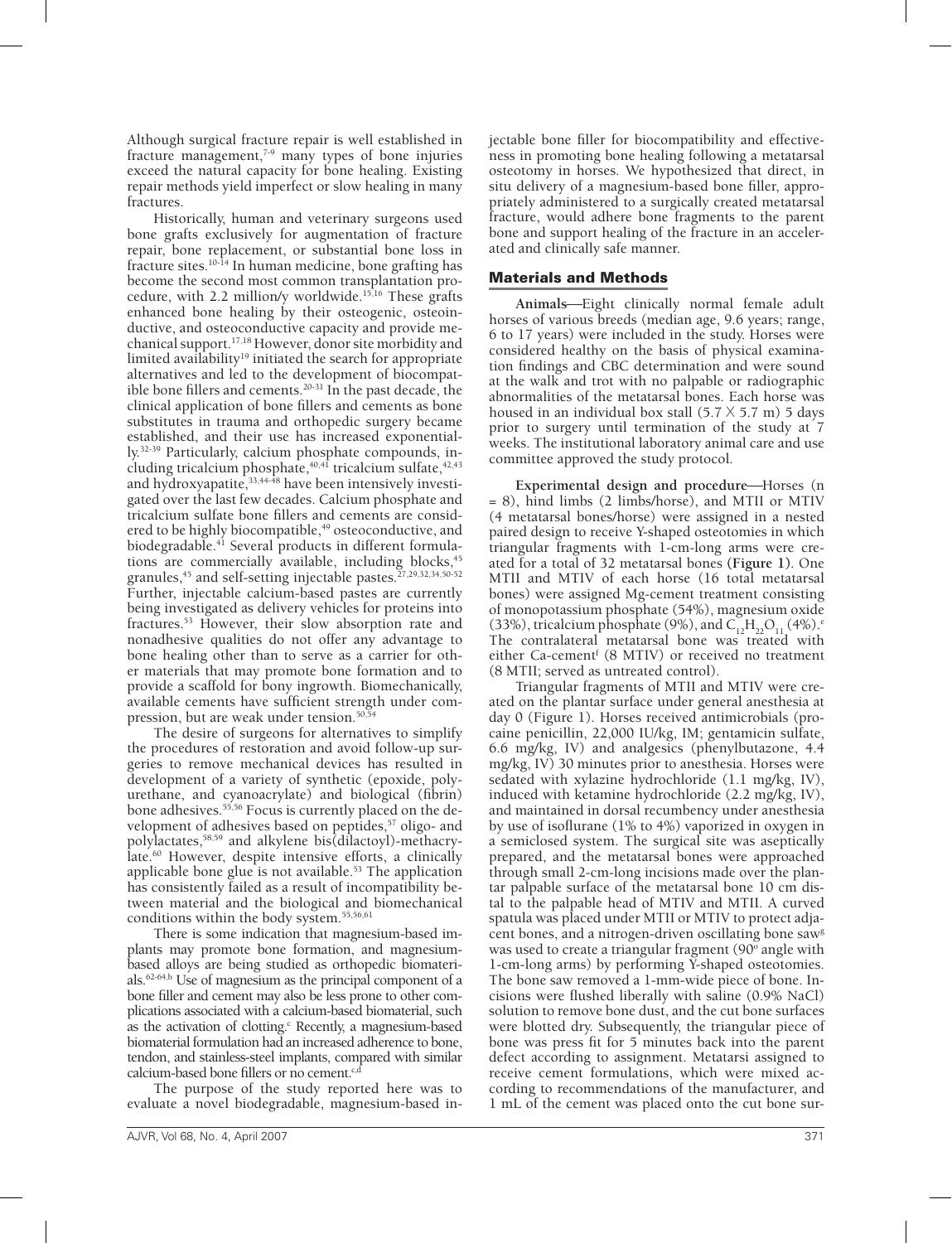face prior to replacing the triangular piece of bone. A routine closure of the incision was performed with 2-0 polyglactin 910 suture in a simple continuous suture pattern, followed by closure of the skin with a simple interrupted suture pattern with 2-0 nonabsorbable monofilament polypropylene suture; sterile bandages were applied, and horses recovered from anesthesia. After surgery, sterile bandages were maintained for 2 weeks and changed every other day. Administration of phenylbutazone (4.4 mg/kg, PO, q 24 h) and procaine penicillin (22,000 IU/kg, IM, q 12 h) was maintained for 3 days. Horses were housed separately in box stalls  $(5.7 \times 5.7 \text{ m})$  and clinically evaluated twice daily until specimen harvesting at 7 weeks. Horses had ad libitum access to hay and water.

**Clinical evaluation---Physical examinations were** performed before (baseline) and after surgery twice daily until termination of the study. Variables included rectal temperature, heart rate, respiratory rate, gastrointestinal sounds, and digital pulses. After surgery, lameness evaluation at a walk ( $\hat{0}$  = no lameness; 1 = lame), inspection of the incision line  $(0 = no \, \text{drainage})$ ; 1 = drainage), and measurement of the circumference (cm) of the metatarsal area to evaluate swelling were performed weekly. The same observers (MW and ALB) who were blinded to the treatment groups made all evaluations. Horses were euthanatized at  $7$  weeks after



Figure 1-illustration of a Y-shaped [osteotomy](http://avmajournals.avma.org/action/showImage?doi=10.2460/ajvr.68.4.370&iName=master.img-000.jpg&w=227&h=342) performed on the plantar aspect of equine MTII and MTIV, resulting in a triangular wedge of separated bone that mimics a comminuted fracture.

surgery by IV administration of an overdose of pentobarbital.<sup>h</sup> Metatarsi were immediately harvested and frozen until further processing.

**Radiography**—Oblique radiographic views (dorsomedial-plantarolateral and dorsolateral-plantaromedial oblique views)i of the metatarsal bones were taken at weeks –1, 0, 1, 2, 4, 6, and 7. Radiographs were measured for fracture gap (mm), bone callus width (dorsoplantar, mm), and length (proximodistal, mm) and scored by 2 investigators (MW and ALB) who had no knowledge of time or treatment. Scores  $(0 =$  none to 4 = most) were assigned for bone remodeling and bone healing. Bone remodeling was defined as the amount of bone irregularity on the surface of the osteotomy site and fragment and the amount of decrease in the distinction of interface between parent bone and fragment. Bone healing was defined as the amount of bone at the osteotomy site, overall stable appearance of the fragment, bony bridging around the fragment, and bone filling of the fracture gap.

**Quantitative computed tomographic evaluation** Quantitative computed tomographyj of the distal portions of the limbs was performed at 1-cm intervals for identification of soft tissue abnormalities. Subsequently, metatarsal bones were cleaned of soft tissue and scanned in sagittal sections at 1-mm-thick slices from medial to lateral and from 1 cm proximal to 1 cm distal to the callus to determine area and density of mineralized callus. Quantitative computed tomography is a reliable, noninvasive method for estimating bone mineral density and bone material properties.<sup>65-67</sup> The central sagittal slice of the metatarsal scans that transected the fragment was selected as the region of interest and traced for quantitation of bone density and size of the fracture gap, bone fragment, and bone callus. For density measurements, each slice was standardized for x-ray attenuation differences by use of potassium phosphate standards. Therefore, Hounsfield unit density values were converted to dipotassium phosphate-equivalent density values.<sup>65-67</sup>

**Biomechanical testing—Ends of metatarsal** bones were secured and tested quasistatically to failure in 3-point bending (1.5 mm/s) by use of a servohydraulic materials testing system (**Figure 2**). k Bones were positioned in the jig to ensure equivalent bending for right and left bones. Peak load to failure (N) and cross-sectional diameter (mm<sup>2</sup>) were recorded, and calculations were made for peak stress to failure  $(N/mm<sup>2</sup>)$ .



Figure 2-Illustration of biomechanical testing of an equine MTII and MTIV in 3-point bending. Peak load to failure (N) and area at the site of failure (mm2 ) were recorded. Peak stress to failure (N/mm2 ) was calculated.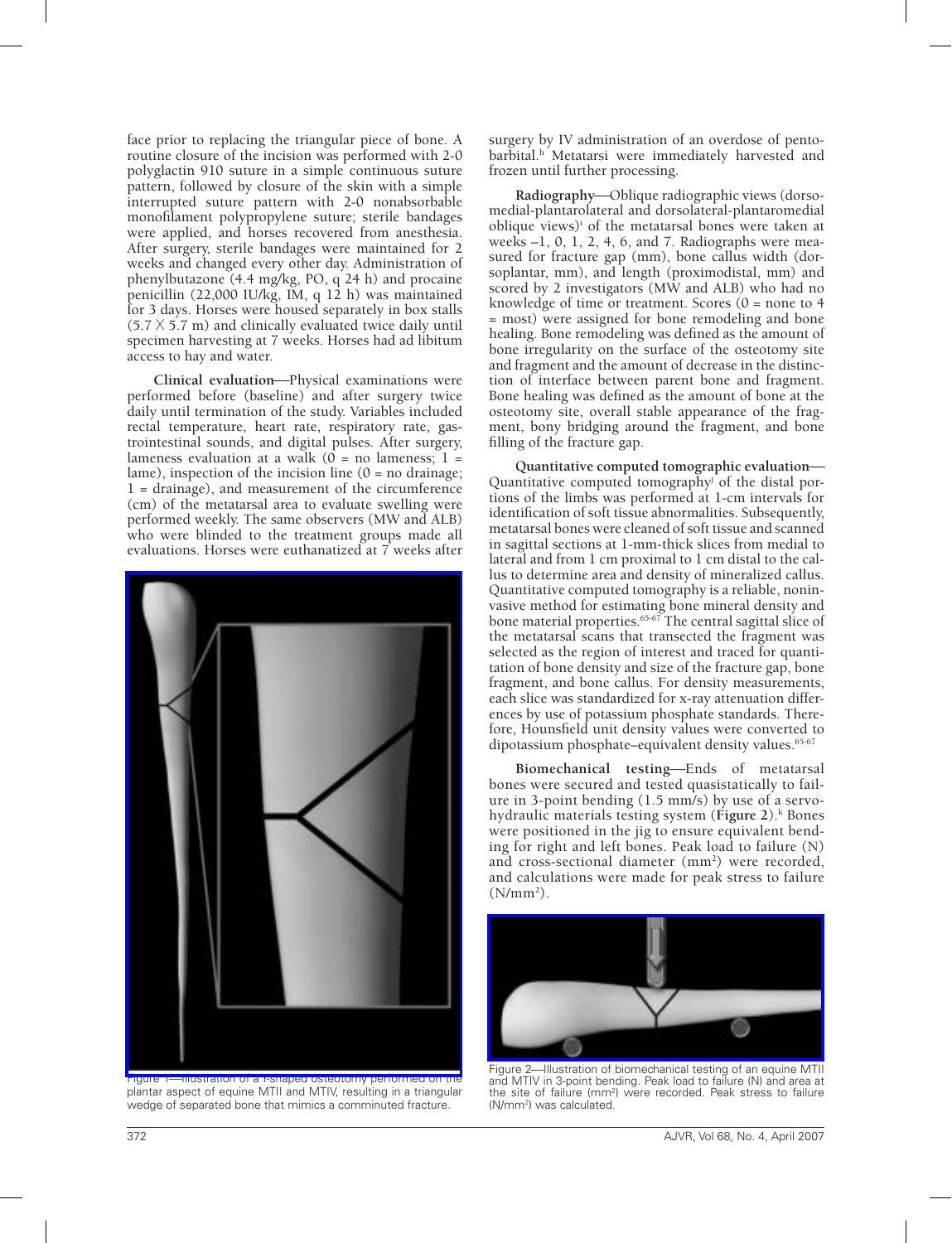Histologic preparation and evaluation-After mechanical testing, metatarsal bones were harvested 30 mm proximal and distal to the surgical site and longitudinally halved. Specimens were fixed in 70% ethanol, dehydrated in graded concentrations of alcohol, and embedded undecalcified in polymethylmethacrylate. Undecalcified bone blocks were sectioned<sup>l</sup> (10  $\mu$ m thickness) in the longitudinal sagittal plane, stained with Masson trichrome stain, and evaluated by 3 investigators (MW, ALB, and SEW) who were blinded to the treatment group. The osteotomy area was evaluated for tissue type in the fracture gap and adjacent to the fragment, the presence or absence of Ca-cement or Mgcement, and the location of cement.

Sections were scored by the same 3 investigators  $(0 =$  none to  $4 =$  most) for inflammation in the healing tissue, amount of new bone in the fracture gap, and osteoclastic osteolysis of the fragment. Histologic evidence of inflammation was defined as the presence of neutrophilic, giant, or mononuclear cells in the fracture gap or in the tissue adjacent to cement or fragment.

**Statistical analysis—A 2-factor ANOVA (factor 1 =** treatment; factor  $2 =$  time) with a least significant difference post hoc test was used to analyze serial objective



Figure 3-Fracture gap over time in horses with metatarsal osteotomy sites treated with Mg-cement, compared with no treatment (A) and Ca-cement (B). Fracture gap, as measured from radiographs, significantly (*P* < 0.05) increased with time for all treatment groups. \*Significantly (*P* < 0.05) closer secured fragment to parent bone in the Mg-cement treatment group, compared with the no-treatment or Ca-cement treatment group, at indicated times.

data (fragment migration and callus formation) from the Mg-cement group and compared with data from the Ca-cement group or no-treatment group.<sup>m</sup> Single objective data obtained after termination of the study, such as 3-point bend testing, quantitative computed tomography measurements, and histologic evaluation results, were analyzed by use of a paired t test.<sup>n</sup> Scored data (bone remodeling and healing) were expressed as median and range values and analyzed by use of the Mann-Whitney *U* rank test. Differences were considered significant at *P* < 0.05.

#### Results

Clinical evaluation-Eight horses successfully had triangular metatarsal osteotomies and completed the 7-week study. Horses were not lame at any time point following surgery as estimated by lameness score (median, 0; range, 0). Physical examination variables remained within reference ranges throughout the study. Incisions healed primarily without swelling or drainage (median, 0; range, 0), and no difference was found between treatments.



Figure 4—Bone callus formation over time in horses with meta-<br>tarsal osteotomy sites treated with Mg-cement, compared with no treatment (A) and Ca-cement (B), as measured from radio-graphs. \*Significantly (*P* < 0.05) greater bone callus formation in the Mg-cement treatment group, compared with the no-treatment or Ca-cement treatment group, at indicated times.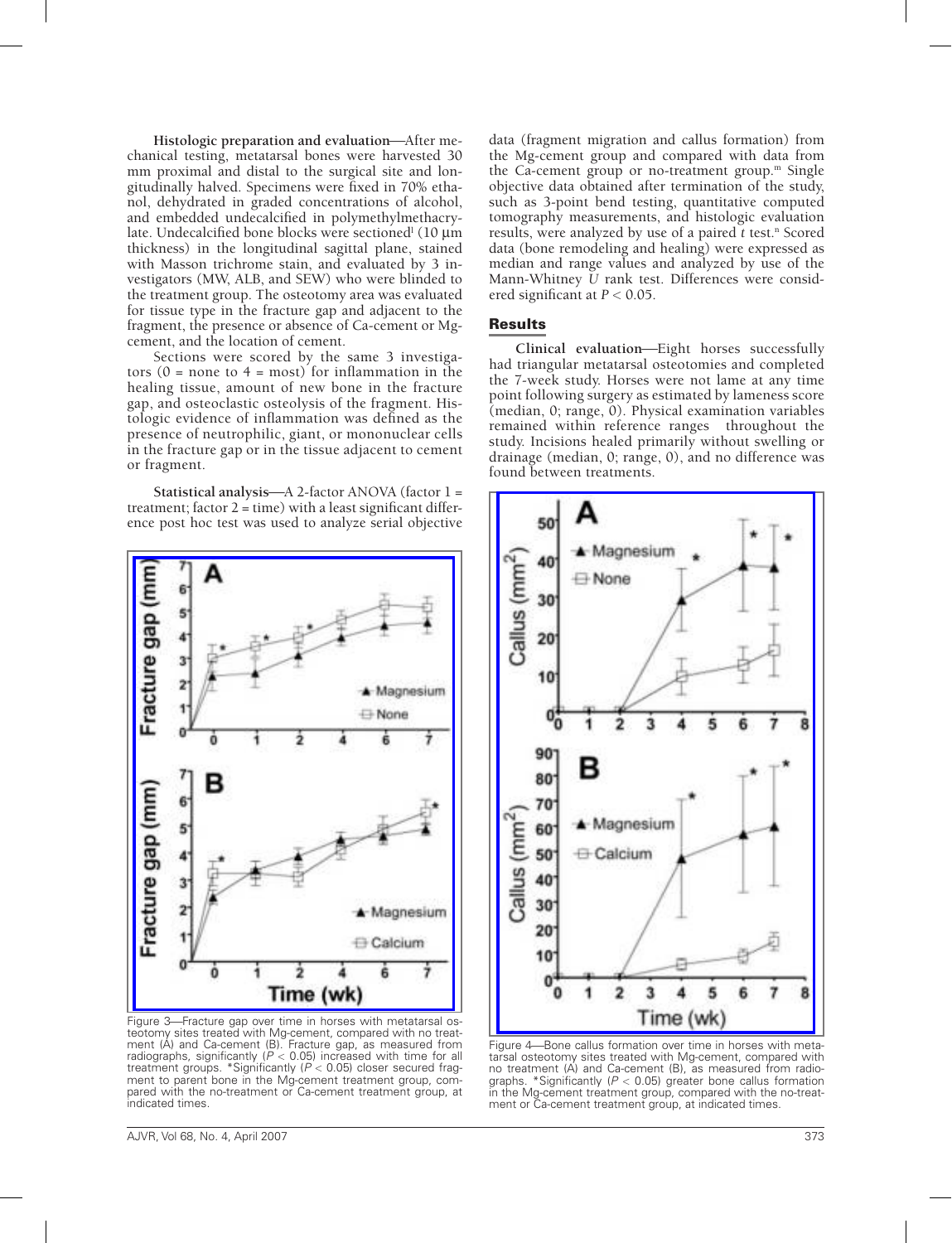Radiographic evaluation-The Mg-cement secured the fragment significantly closer to the parent fragment bed than either no treatment  $(P = 0.004)$  or the Cacement  $(P = 0.029)$ . Post hoc test results revealed this effect to be significant in the no-treatment group immediately after surgery at week 0 (*P* = 0.029) and at weeks 1 (*P* < 0.001) and 2 (*P* = 0.001), and the Mg-cement– treated fragment remained closer to the parent bone at all subsequent time points **(Figure 3)**. In the Mg-cement group, the bone fragment was significantly closer to the parent bone immediately after surgery at week 0 (*P* = 0.003) and at week 7 (*P* = 0.027). New bone callus was significantly greater in the Mg-cement group than in the Ca-cement group  $(P = 0.002)$  and no-treatment group  $(P = 0.006)$ . Significant formation of bone occurred by 4 weeks and persisted through 7 weeks in the Mg-cement group **(Figure 4)**. Radiodense material was identified in the fracture gap between the fragment and



Figure 5-Representative radiographic images of 4-week-old metatarsal osteotomy sites in horses. Notice the greater bone callus (arrows indicating length and width of new bone), bone remodeling activity, and healing with Mg-cement treatment, compared with no cement treatment or Ca-cement treatment. None = No cement treatment. Ca = Ca-cement treatment. Mg = Mg-cement treatment.

parent bone in the Mg-cement group more frequently and for greater duration, compared with the Ca-cement group. Bone remodeling score was greater in the Mg-cement group than in the no-treatment group  $(P = 0.010)$ or Ca-cement group  $(P = 0.041)$ , except for week 2 **(Figure 5)**. Bone healing score was significantly greater in the Mg-cement group, compared with the no-treatment group  $(P = 0.024)$ , at all time points and at weeks 4, 6, and  $\bar{7}$ , compared with the Ca-cement group ( $P =$ 0.005; **Table 1**).

**Quantitative computed tomography and biome**chanical testing—On quantitative computed tomography, no abnormal mineralization was observed in the adjacent soft tissue, specifically in the suspensory ligament, tendons, or surrounding skin. Amount of bony callus was greater in the Mg-cement group, compared with the no-treatment group  $(P = 0.014)$  and Ca-cement group  $(P = 0.024)$ . No difference was found in

> fragment or callus density or fragment size among treatments **(Table 2)**. During biomechanical testing, peak load to failure and stress were not different among treatments **(Table 3)**.

> **Qualitative histologic evaluation** Magnesium-based material was detectable in a greater number of metatarsal bones (94%) than was calcium-based material (25%; *P* < 0.001). Tissue type adjacent to the fragments, material, and parent bone was either mature fibrous tissue or bone **(Figure 6)**. Inflammatory cells or granulomatous response (influx of giant cells) was not evident in any of the treatments. A greater amount of new bone was scored within the fracture gap in the Mg-cement group, compared with the

Table 1—Mean (range) healing scores\* of metatarsal osteotomy sites over time in 8 horses.

|                                                                                                                                                                                                               | Time after osteotomy (wk)              |                                      |                                        |                                        |                                        |
|---------------------------------------------------------------------------------------------------------------------------------------------------------------------------------------------------------------|----------------------------------------|--------------------------------------|----------------------------------------|----------------------------------------|----------------------------------------|
| <b>Treatment pair</b>                                                                                                                                                                                         |                                        |                                      | 4                                      | 6                                      |                                        |
| Mq-cement<br>No cement                                                                                                                                                                                        | $1.12(0.5 - 2.0)$ t<br>$0.25(0.0-1.5)$ | $2.12(1.5 - 3.0)$ t<br>$0.56(0-1.0)$ | $2.56(1.5 - 4.0)$ t<br>$0.93(0 - 2.0)$ | $2.37(1.0 - 4.0)$ t<br>$0.93(0 - 1.5)$ | $2.62(1.0 - 4.0)$ t<br>$1.62(0 - 4.0)$ |
| Mq-cement<br>Ca-cement                                                                                                                                                                                        | $0.81(0.0-1.5)$<br>$0.43(0.0-1.0)$     | $1.37(0 - 2.5)$<br>$0.75(0-1.5)$     | $1.17(0.5 - 4.0)$ t<br>$0.87(0 - 2.0)$ | $2.18(1.0 - 4.0)$ t<br>$0.68(0 - 2.0)$ | $2.0(1.0 - 3.5)$ t<br>$0.5(0-2.0)$     |
| *Healing sores: $0 =$ no healing to $4 =$ most. TSignificantly ( $P < 0.05$ ) greater in Mg-cement treatment,<br>compared with contralateral metatarsal bone with no cement treatment or Ca-cement treatment. |                                        |                                      |                                        |                                        |                                        |

Table 2—Mean  $\pm$  SD quantitative computed tomography measurements obtained for metatarsal osteotomy sites in 8 horses at week 7 after the procedure.

|                                                                                                                                                                      | <b>Measurement</b>                     |                                                                                                               |                                      |                                            |
|----------------------------------------------------------------------------------------------------------------------------------------------------------------------|----------------------------------------|---------------------------------------------------------------------------------------------------------------|--------------------------------------|--------------------------------------------|
| <b>Treatment pair</b>                                                                                                                                                |                                        | Fragment size (mm <sup>2</sup> ) Fragment density (PPED) Callus area (mm <sup>2</sup> ) Callus density (PPED) |                                      |                                            |
| Mq-cement<br>No cement                                                                                                                                               | $18.25 \pm 19.19$<br>$13.00 \pm 10.05$ | $1.061.70 \pm 166.53$<br>$966.79 \pm 176.05$                                                                  | $8.50 \pm 8.50*$<br>$2.37 \pm 1.9$   | $528.73 \pm 230.67$<br>$457.00 \pm 311.45$ |
| Mq-cement<br>Ca-cement                                                                                                                                               | $18.75 \pm 8.63$<br>$19.00 \pm 11.04$  | $1.107.70 \pm 108.15$<br>$1.049.30 \pm 138.56$                                                                | $9.62 \pm 12.88*$<br>$5.12 \pm 4.05$ | $584.37 \pm 96.97$<br>$528.99 \pm 125.67$  |
| *Significantly ( $P < 0.05$ ) greater value for Mg-cement treatment, compared with contralateral metatarsal<br>bone with no cement treatment or Ca-cement treatment. |                                        |                                                                                                               |                                      |                                            |

PPED = Dipotassium phosphate–equivalent densities.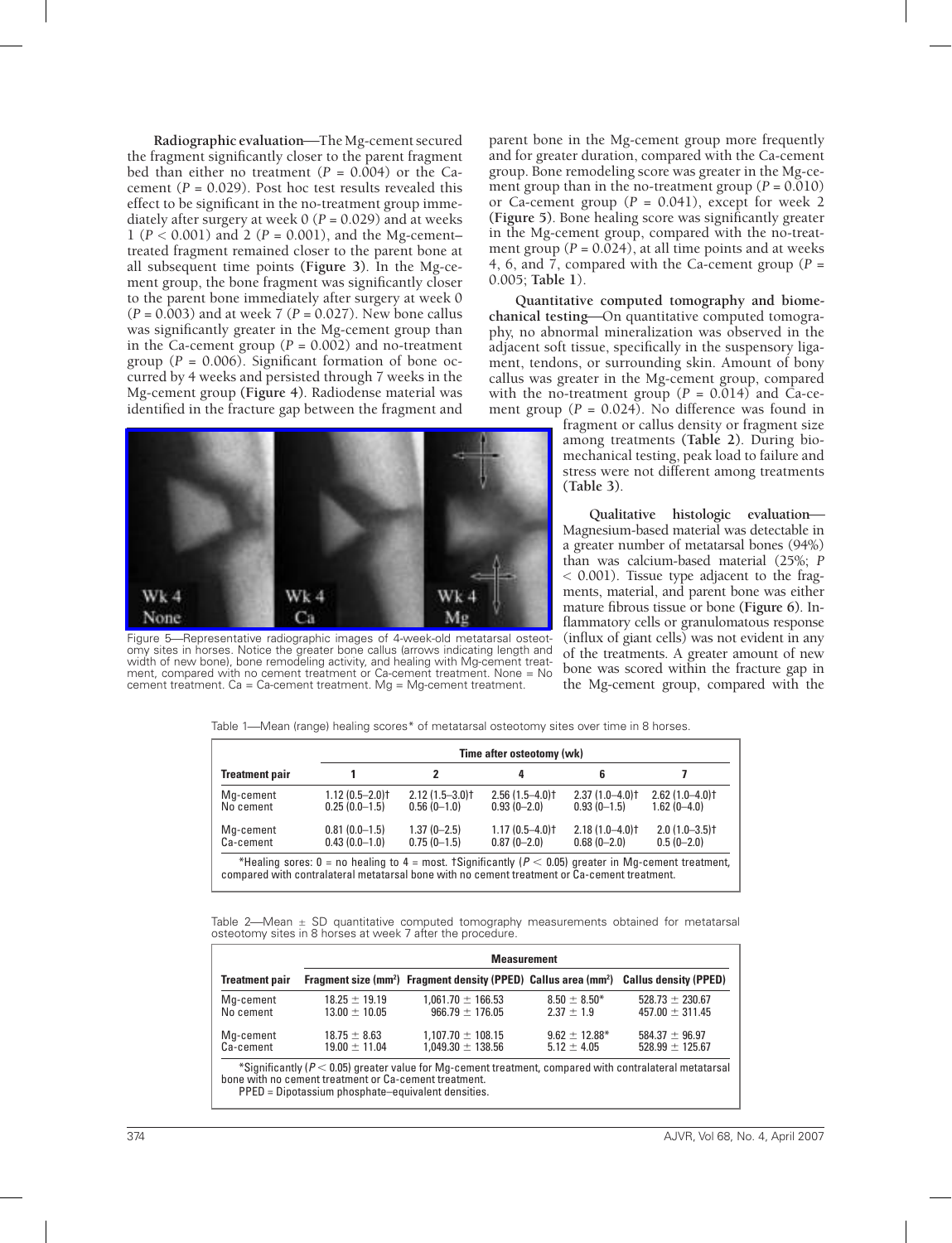no-treatment group (*P* = 0.003) or Ca-cement group (*P* = 0.006). New woven bone, without evidence of necrosis, was evident directly adjacent to the magnesium-based material, firmly bonded to the fragment, and integrated in the parent bone. Calcium-based material when observed was integrated in the parent bone callus. Osteoclastic bone resorption was greater in the no-treatment group, compared with the Mg-cement group  $(P = 0.022)$ .

Table 3—Mean  $\pm$  SD biomechanical failure measurements obtained for metatarsal osteotomy sites in 8 horses at week 7 after the procedure.

|                       | <b>Measurement</b>       |                                                       |  |  |
|-----------------------|--------------------------|-------------------------------------------------------|--|--|
| <b>Treatment pair</b> | Peak load to failure (N) | <b>Peak stress</b><br>to failure (N/mm <sup>2</sup> ) |  |  |
| Mg-cement             | $174.39 \pm 107.86$      | $1.124 \pm 0.6467$                                    |  |  |
| No cement             | $220.26 \pm 118.21$      | $1.356 \pm 0.2948$                                    |  |  |
| <i>P</i> value        | 0.200                    | 0.200                                                 |  |  |
| Mq-cement             | $394.47 \pm 162.92$      | $1.774 \pm 0.4952$                                    |  |  |
| Ca-cement             | $330.30 \pm 261.80$      | $1.500 \pm 0.8879$                                    |  |  |
| Pvalue                | 0.240                    | 0.240                                                 |  |  |

### **Discussion**

To our knowledge, our study is the first in which this novel biodegradable magnesium-based injectable bone filler was used to assist fracture repair in vivo. Our study compared this magnesium-based material with a biodegradable calcium phosphate material that is commercially available and has similar appearance as well as handling and hardening characteristics. Our clinical and histologic data indicate that the magnesium-based material does not result in any adverse reactions within the bone repair site or adjacent soft tissue. Neither calcium- nor magnesium-based material incited an excessive inflammatory reaction and the body did not wall off the materials, which were reported in an earlier study<sup>68</sup> on calcium phosphate.

In the Mg-cement group, mature woven bone or fibrous tissue was the anticipated tissue type in the early phase of bone healing and was more abundant, although not excessive, and in close proximity to or within the cement material. Consistently, the magnesium-based material persisted and remained at the site for ≥ 7 weeks. The calcium-based material was less fre-



Figure 6-Photomicrographs of sections of fracture gaps in horses at week 7 after metatarsal osteotomy. Notice the osteotomy site (blue arrow) with no cement (A), new woven bone (green arrow) directly adjacent to Mg-cement (yellow arrow; B), new woven bone directly adjacent to Ca-cement (orange arrow; C), and Mg-cement directly bonded (gray arrow) to the bone fragment (D). The direct attachment of the Mg-cement to the bone fragment is apparent at 7 weeks. Adjacent fibrous tissue and bone is without evidence of granulomatous foreign body reaction, osteolysis, or sequestration suggesting in vivo biocompatibility. Masson trichrome stain; bars =  $100 \mu m$ .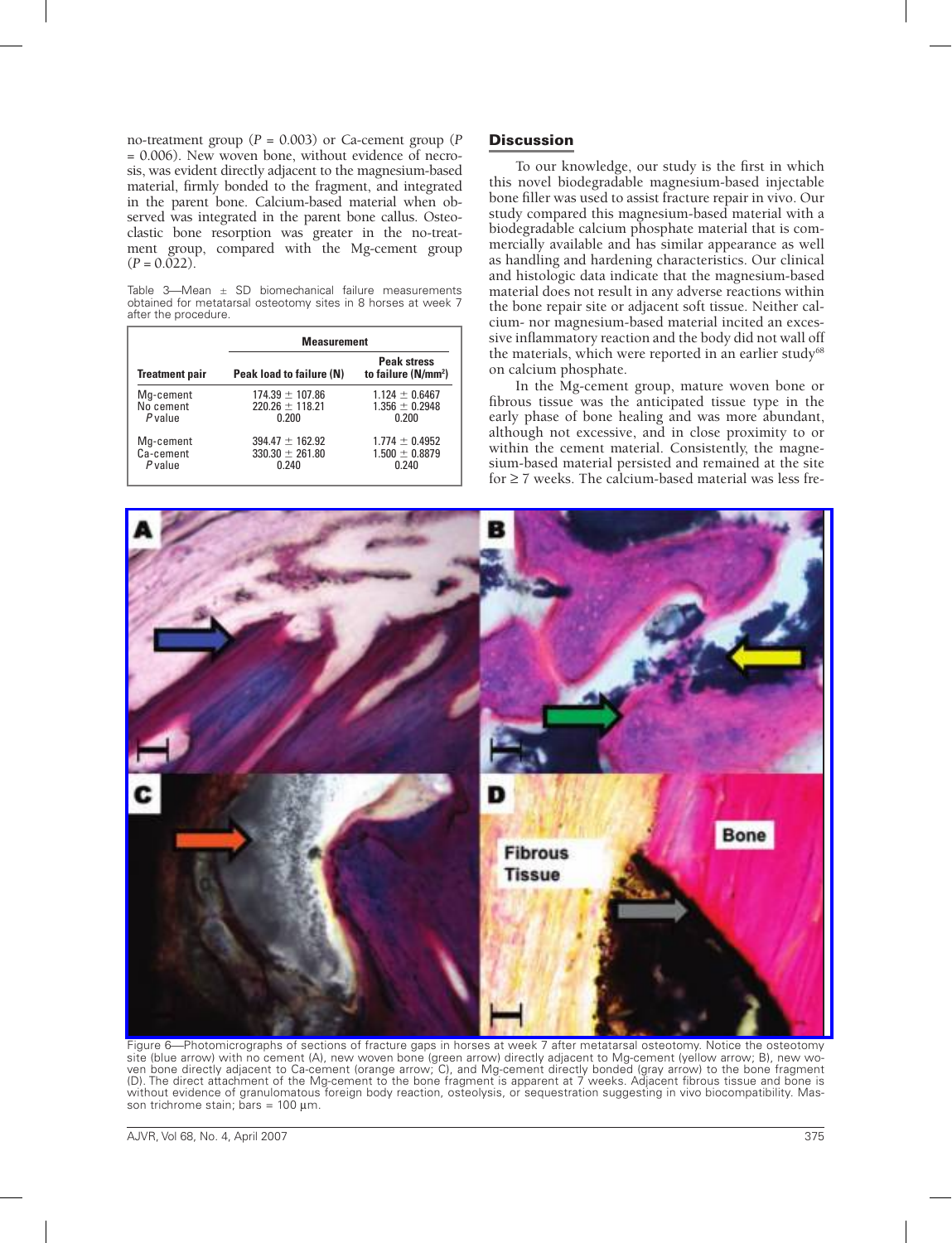quently evident grossly or histologically (2 specimens). Calcium-based material most likely migrated from the site or was, contrary to results of an earlier study, $41$  absorbed by 7 weeks. Published data suggest an absorption time of  $\geq$  24 weeks for calcium phosphate materials.41 Studies over a longer time frame would need to be conducted to evaluate degradation. Results of a study<sup>o</sup> on different magnesium-based formulations revealed an 18-week degradation time for pin implantation in guinea pigs. In general, it is anticipated that magnesium-based materials will degrade more rapidly than corresponding calcium phosphate materials, which typically take 6 months. $41$  The study<sup>p</sup> of bone healing following a metatarsal osteotomy provides an effective means to quantify bone production in weight-bearing horses. A study<sup> $69$ </sup> on similar metatarsal fracture gaps has been performed in horses. The ability to isolate this bone radiographically permits reliable serial assessment of healing, and quantitative computed tomography permits verification of uniformity of fractures and fracture location. Evaluation of our data confirmed creation of equally sized fragments (on the basis of lack of a significant difference in computed tomography measurements of fragment size) and supported a standardized surgical technique. Our sample size was sufficient to identify differences, and the ability to use each horse as its own control animal decreased variability among treatments and increased statistical power.

Handling characteristics of both materials were good. Mixing was easily accomplished and hardening times were < 10 minutes for both materials. As anticipated with in vivo studies, control of bone-surface bleeding was often incomplete. It was immediately evident that the calciumbased material did not provide adhesion of the fragment to the site, but hardening provided some cementing of the fragment as a result of bone irregularities. It was observed that the hardened calcium-based material exposed to the surface could be flushed from the site by saline solution, so this was not performed. Magnesium-based material, once hardened, was not readily flushed from the site and immediately provided adhesion of the fragment to parent bone. Both materials hardened more slowly in vivo than in the mixing container. Our observations mimic a report<sup>70</sup> of clinical applications of Ca-cement in human medicine. Surgeons complain about poor injectability and intraoperative handling difficulties,<sup>70</sup> although few of the commercially available bone cements claim to be injectable.

In our study, radiographic and computed tomographic evaluation revealed better fragment anchoring and superior osseous integration, bone healing, and remodeling of the fracture site with the magnesium-based treatment. Radiographically, an increase in fracture gap formation occurred with time, even in the Mg-cement group that had a significantly smaller fracture gap. Histologically, this corresponded to separation within the substance of the magnesium-based material, not at the bonding sites with bone. Sufficient histologic evidence was available to determine that direct attachment of magnesium-based material to the fragment and the parent bone was still present.

Three-point bending testing of all metatarsi represented nonphysiologic loading; however, it is considered the most direct and accurate method to assess the strength at osteotomy sites. The inability to detect significant biomechanical differences regardless of the treatment group may reflect incomplete healing at the osteotomy site because fracture lines were still present at the time of specimen harvesting. Additional studies on the effects of mechanical characteristics on the strength of magnesium-based material in torsion may assist in setting parameters for material failure and in determining appropriate in vivo uses. Biomechanical study of additional time points would be necessary to determine whether the greater and earlier bone callus translates to greater or earlier structural strength of the bone as expected. The greater fracture gap and separation in the calcium-based treatment are likely related to the lack of adhesion properties in these materials. Whereas the adhesive properties of magnesium-based material initially prevented fragment migration, ultimately, the bone fragment shifted as tissue (including bone) filled the defect. The increased bone remodeling and bone healing activity with osseous integration in the Mg-cement group support an osteogenic response related to the magnesium-based material. As a result of its functional roles and presence in the bone tissue, magnesium may have initiating effects on new bone formation.71-73 Magnesium is essential in metabolism (cofactor for enzymes and stabilizes RNA and DNA), is naturally found in bone, $62$  and has osteoconductive bioactivity in implants (increased bone apposition and decreased time to form hard callus).<sup>62,64</sup> Although a positive effect of magnesium has been seen on periosteal and endosteal bone formation and deposition of osseous callus has been observed, no effect on cancellous bone was reported in another study.<sup>68</sup>

Bony callus was generally detectable radiographically at 4 weeks after surgery and was more prominent after Mg-cement application. Greater callus formation and fragment stability at the osteotomy site were determined for the Mg-cement group. On the basis of histologic evaluation, the increased distance between parent and fragment bone with time was likely caused by tissue growing into the fracture gap from the parent bone. Other potential explanations include breakdown in stability of the fragment; weight bearing and motion separating the bonding of the material, producing migration of the fragment; and the experiment terminating before complete bony union and callus maturation. It would be ideal and anticipated that greater bony callus would result in greater mechanical stability.74 A longer-term study,<sup>75</sup> use of more standarized techniques (such as ulnar osteotomy in rabbits), or both may be necessary to determine that expected correlation. In concert, our data suggest that this Mg-cement may offer advantages in vivo over currently available Ca-cements. Novel in vivo properties that were identified in our study were the adherence to bone and osteogenesis. As with other available products, this Mg-cement was biocompatible in horses. Use of this product to support internal fixation, provide additional bonding of loose bone fragments in comminuted fractures, and provide a biodegradable biocompatible filler of bone void is supported by these data. Additional studies are warranted on other possible applications, including use as a delivery vehicle for bone graft, cell augmentation, growth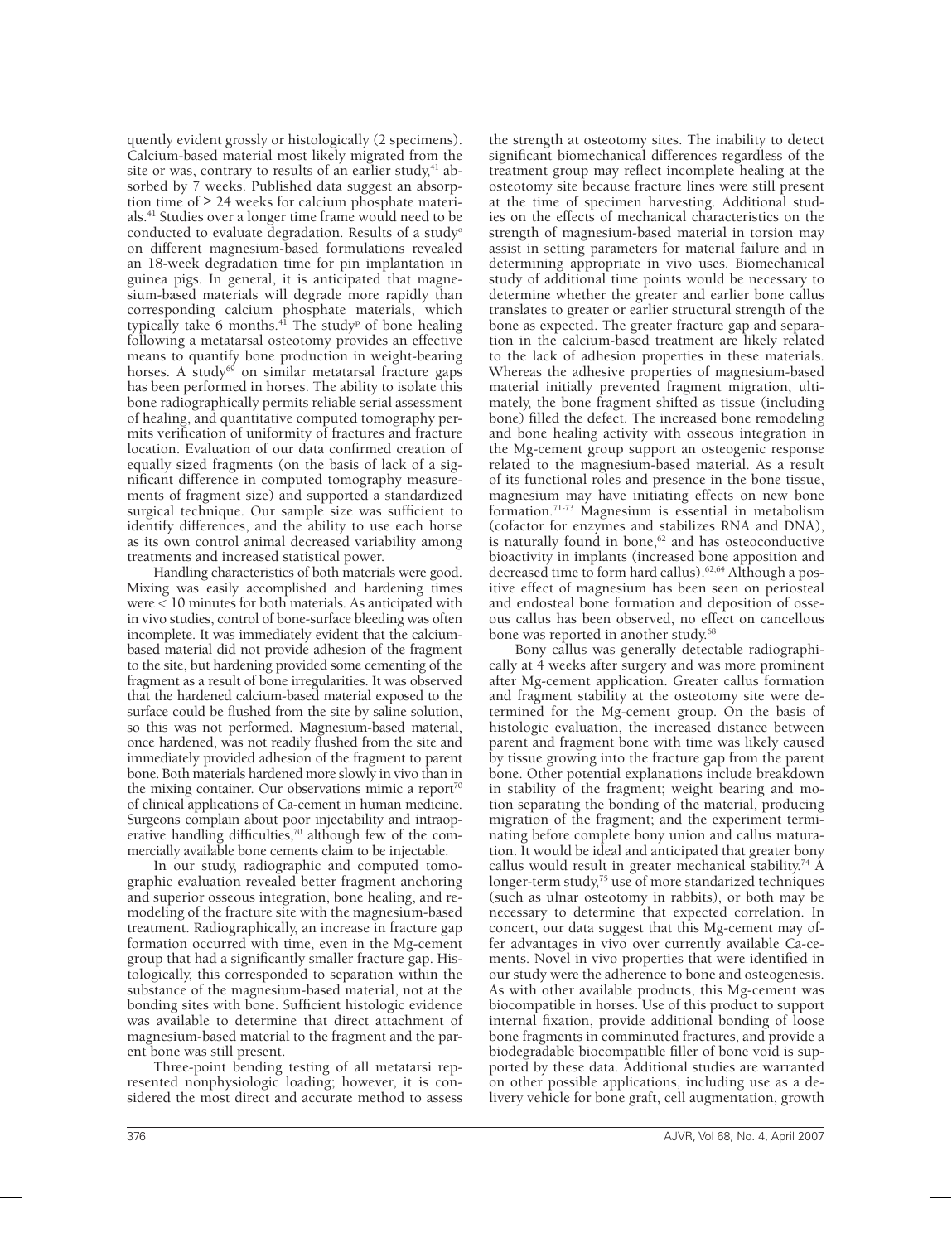factor release, and antibiotic elution as well as serving as a biologic bonding material for implants to bone.

It is anticipated that the combination of adhesive bone cements, growth factors, and cells may provide the optimal formulation for acceleration of bone repair. These materials are expected to gain access to orthopedic trauma treatment in the near future and will provide an adjunct to the armamentarium of surgeons for bone repair.

Results of our study have revealed advantages of an in vivo application of a novel Mg-cement in horses with a metatarsal osteotomy, compared with a commercially available Ca-cement or no treatment. Both bone cements were biocompatible, demonstrated osseous integration, and thus were safe for use in equine bone repair. Greater fragment anchoring and bone healing and superior osteogenesis were observed in the Mg-cement group. Further studies are warranted on other applications and to define degradation characteristics. Use of this product to support internal fixation, provide additional bonding of loose bone fragments in comminuted fractures, and provide a biodegradable biocompatible filler of bone void is supported by the results of our study.

- a. Waselau M. *Aseptic loosening of titanium-aluminum-vanadium-implants: a possible explanation at the level of clinical, histological and biomechanical evaluations.* Dr med vet Dissertation, Vet-Suisse Faculty, University of Zürich, Zürich, Switzerland, 2002.
- b. Witte F. Degrading magnesium implants increase periosteal and endosteal bone formation (abstr), in *Proceedings*. 50th Annu Meet Orthop Res Soc 2004;No. 0256.
- c. Bertone AL, Unpublished data, Columbus, Ohio, 2006.
- d. Bertone AL, Hackett B, Litsky A, et al. A magnesium injectable formulation adheres bone to bone and tendon to bone (abstr), in *Proceedings.* 51st Annu Meet Orthop Res Soc 2005;1007.
- e. OsteoCrete, gift from Bone Solutions Inc, Dallas, Tex.
- f. Bone Source, gift from Stryker Leibinger Micro Implants, Portage, Mich.
- g. STRYKER Corp, Portage, Mich.
- Euthasol, Virbac Animal health, Fort Worth, Tex.
- i. EKLIN Digital Radiography Medical System Inc, Sunnyvale, Calif.
- Pickert POS CT scanner, Phillips Medical Systems, Bothell, Wash. k Bionix 858 servohydraulic testing frame, MTS Systems Corp,
- Eden Prairie, Minn. l. Exact System Leica Microsystems Nussloch GmbH, Nußloch,
- Germany.
- m. Statistica, version 4.1, Statsoft Inc, Tulsa, Okla.
- n. Prism, version 4.0a, GraphPad Software Inc, San Diego, Calif.
- o. Switzer EN. *Resorbierbares metallisches Osteosynthesematerial (RemOs)—Untersuchungen zum Resorptionsverhalten im Meerschweinchenmodell. (Degradable metallic osteosynthesis material—experimental investigation on degradation in a guinea pig.)*  Dr med vet Dissertation, Aus der Klinik für kleine Haustiere, Tierärztliche Hochschule Hannover, Hannover, Germany, 2005
- p. Ishihara A, Bertone AL, Litsky AS, et.al. Acceleration of fracture healing with adenovirally transduced human BMP-2 and -6 genes in horse metatarsal osteotomy and ostectomy models (abstr), *Mol Ther (Suppl)* 2006;13:S217–S218.

#### References

- 1. Auer JA. Principles of fracture treatment. In: Auer JA, Stick JA, eds. *Equine surgery.* 3rd ed. Philadelphia: Saunders Elsevier, 2006;1000–1029.
- 2. Markel MD, Lopez MJ. Bone biology and fracture healing. In: Auer JA, Stick JA, eds. *Equine surgery.* 3rd ed. Philadelphia: Saunders Elsevier, 2006;991–1000.
- 3. Rahn BA. Bone healing: histologic and physiologic concepts. In: Sumner-Smith G, ed. *Bone in clinical orthopedics*. 2nd ed. Stuttgart, Germany: Thieme Verlag, 2002;287–325.
- 4. Miller ME, Ada JR, Webb LX. Treatment of infected nonunion and delayed union of tibia fractures with locking intramedullary nails. *Clin Orthop Relat Res* 1989;233–238.
- 5. Macey LR, Kana SM, Jingushi S, et al. Defects of early fracture-healing in experimental diabetes. *J Bone Joint Surg Am* 1989;71:722–733.
- 6. Castillo RC, Bosse MJ, MacKenzie EJ, et al. Impact of smoking on fracture healing and risk of complications in limbthreatening open tibia fractures. *J Orthop Trauma* 2005;19: 151–157.
- 7. Nunamaker DM. Basic principles of fracture treatment. In: Fackelman GE, Auer JA, Nunamaker DM, eds. *AO principles of equine osteosynthesis*. Stuttgart, New York: Thieme Verlag, 1999;5–9.
- 8. Nixon AJ. Principles of fracture fixation. In: Nixon AJ, ed. *Equine fracture repair*. Philadelphia: Saunders Elsevier, 1996;63–86.
- 9. Schatzker J. AO philosophy and principles. In: Rüedi TP, Murphy WM, eds. *AO principles of fracture management*. New York: Thieme Verlag,  $2000:1-\hat{4}$ .
- 10. Fox S. Cancellous bone grafting in the dog: an overview. *J Am Anim Hosp Assoc* 1984;20:840–848.
- Bauer TW, Muschler GF. Bone graft materials. An overview of the basic science. *Clin Orthop Relat Res* 2000;10–27.
- 12. Hulse D. Pathophysiology of autologous cancellous bone grafts. *Compend Contin Educ Pract Vet* 1980;136–142.
- 13. Johnson AL. Principles of bone grafting. *Semin Vet Med Surg (Small Anim)* 1991;6:90–99.
- 14. Olds R. Autogenous cancellous bone grafting in small animals. *J Am Anim Hosp Assoc* 1973;9:454–457.
- 15. Boyce T, Edwards J, Scarborough N. Allograft bone. The influence of processing on safety and performance*. Orthop Clin North Am* 1999;30:571–581.
- 16. Muschler GF, Negami S, Hyodo A, et al. Evaluation of collagen ceramic composite graft materials in a spinal fusion model. *Clin Orthop Relat Res* 1996;250–260.
- 17. Wimmer C, Krismer M, Gluch H, et al. Autogenic versus allogenic bone grafts in anterior lumbar interbody fusion. *Clin Orthop Relat Res* 1999;122–126.
- 18. Merkx MA, Maltha JC, Freihofer HP, et al. Incorporation of three types of bone block implants in the facial skeleton. *Biomaterials* 1999;20:639–645.
- 19. Biddulph SL. Bone donor site. Iliac crest or distal radius? *J Hand Surg (Br)* 1999;24:645–646.
- 20. Lu J, Descamps M, Dejou J, et al. The biodegradation mechanism of calcium phosphate biomaterials in bone. *J Biomed Mater Res* 2002;63:408–412.
- 21. Miyamoto Y, Ishikawa K, Takechi M, et al. Histological and compositional evaluations of three types of calcium phosphate cements when implanted in subcutaneous tissue immediately after mixing. *J Biomed Mater Res* 1999;48:36–42.
- 22. Ohura K, Bohner M, Hardouin P, et al. Resorption of, and bone formation from, new beta-tricalcium phosphate-monocalcium phosphate cements: an in vivo study. *J Biomed Mater Res*  1996;30:193–200.
- 23. Ooms EM, Egglezos EA, Wolke JG, et al. Soft-tissue response to injectable calcium phosphate cements. *Biomaterials* 2003;24:749–757.
- 24. Ooms EM, Wolke JG, van de Heuvel MT, et al. Histological evaluation of the bone response to calcium phosphate cement implanted in cortical bone. *Biomaterials* 2003;24:989–1000.
- 25. Ooms EM, Wolke JG, van der Waerden JP, et al. Trabecular bone response to injectable calcium phosphate (Ca-P) cement. *J Biomed Mater Res* 2002;61:9–18.
- 26. Knaack D, Goad ME, Aiolova M, et al. Resorbable calcium phosphate bone substitute. *J Biomed Mater Res* 1998;43:399–409.
- Gauthier O, Muller R, von Stechow D, et al. In vivo bone regeneration with injectable calcium phosphate biomaterial: a threedimensional micro-computed tomographic, biomechanical and SEM study. *Biomaterials* 2005;26:5444–5453.
- 28. Eggli PS, Muller W, Schenk RK. Porous hydroxyapatite and tricalcium phosphate cylinders with two different pore size ranges implanted in the cancellous bone of rabbits. A comparative histomorphometric and histologic study of bony ingrowth and implant substitution. *Clin Orthop Relat Res* 1988;232:127–138.